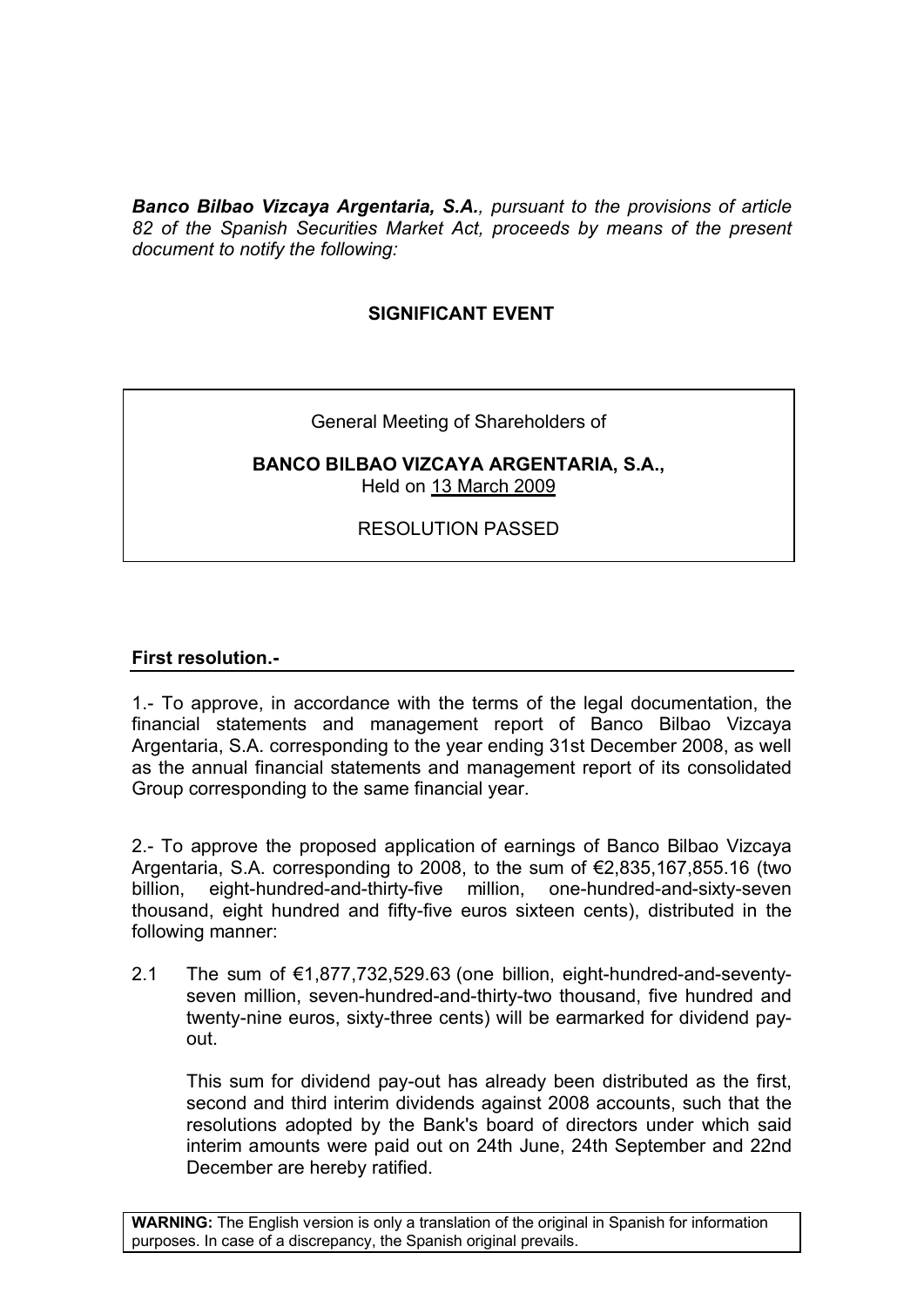2.2 The rest of the Banco Bilbao Vizcaya Argentaria, S.A. 2008 earnings, ie, the sum of €957,435,325.53 (nine-hundred-and-fifty-seven million, fourhundred-and-thirty-five thousand, three hundred and twenty-five euros, fifty-three cents) will be allocated to the entity's voluntary reserves.

3.- To approve the management of the board of directors of the Banco Bilbao Vizcaya Argentaria, S.A. in 2008.

4.- To empower the chairman, Mr Francisco González Rodríguez, the company secretary, Mr José Maldonado Ramos, and the company deputy-secretary, Mr Domingo Armengol Calvo, severally, to deposit the financial statements, management reports and auditors' reports for the Bank and its consolidated Group, and to issue the certificated referred to in articles 218 of the Companies Act and 366 of the Company Registry regulations.

### **Second resolution.-**

2.1.- To include a new article 53.b in the Banco Bilbao Vizcaya Argentaria, S.A. bylaws, which will read as follows:

#### **"Article 53.b**

**The AGM may resolve the distribution of dividends (either charged against the year's earnings or against unrestricted reserves) and/or of the share premium, in kind, provided that the goods or securities being distributed are standardised and sufficiently liquid or susceptible to liquidation. Such condition will be presumed met when securities are listed or are going to be listed for trading on a regulated market.**

**The regulation in the previous paragraph will also be applicable to the return of contributions in the event of a reduction in share capital."**

This amendment to the bylaws must first obtain any authorisation that may be demandable under prevailing laws and/or regulations. The board of directors is expressly delegated the broadest most efficient powers possible at law to obtain said authorisations and/or any others that may be required to implement and effect the preceding resolutions. Said powers may be passed on totally or in part to the Executive committee and/or any of the directors.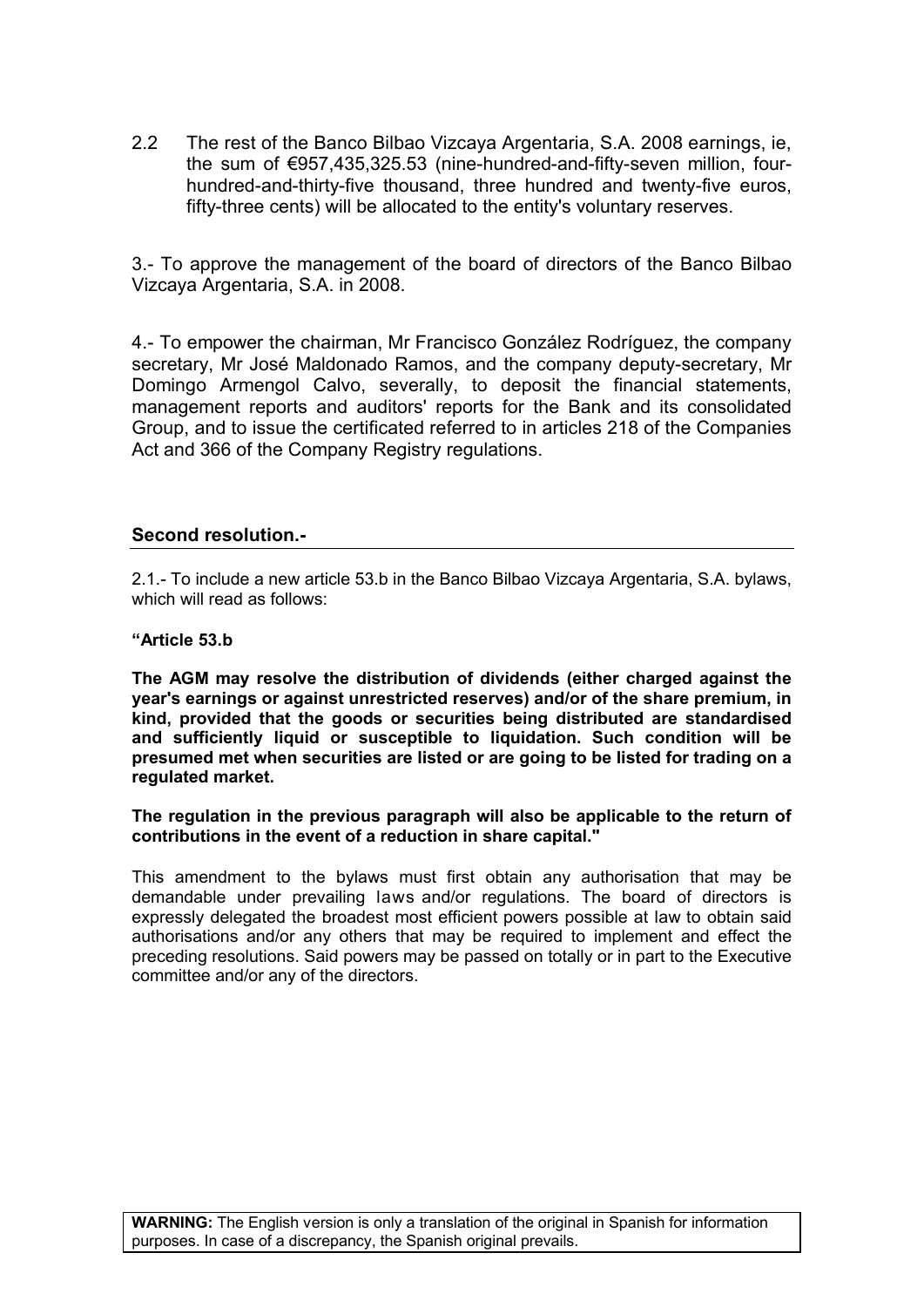2.2.- To approve a shareholder remuneration to supplement the 2008 dividend consisting in the pay-out in kind of part of the share premium reserve, by delivering Banco Bilbao Vizcaya Argentaria, S.A. shareholders treasury-stock shares representing the Company's share capital, in the proportion of **one** (1) share for each sixty-two shares in circulation.

The maximum number of shares deliverable will, therefore, be sixty million, fourhundred-and-fifty-one thousand, one hundred and fifteen (60,451,115) shares from the Banco Bilbao Vizcaya Argentaria, S.A. treasury stock.

The transaction will charge against the share premium account a sum equivalent to the result of valuing each deliverable share at the average weighted price of the Banco Bilbao Vizcaya Argentaria, S.A. share on the continuous market in Spain (Sistema de Interconexión Bursátil Español) on the trading day immediately prior to holding the Annual General Meeting of shareholders that approves this resolution (the **"Benchmark Value"**). The maximum price will be such that the charge against the share premium account cannot exceed the total balance on said account.

The right to receive this payout in kind, as agreed, will accrue in favour of those who, when the markets close on 9th April 2009, (the **"Date of Determination"**), appear as holders of Banco Bilbao Vizcaya Argentaria, S.A. shares on the accounting records of the participating entities of IBERCLEAR (Sociedad de Gestión de los Sistemas de Registro, Compensación y Liquidación de Valores, S.A.). The shares will be delivered as of 20th April 2009, through the systems and mechanisms established by IBERCLEAR.

The Company, acting as agent bank for these purposes, will coordinate and take the necessary and simply advisable measures and transactions with IBERCLEAR and its participating entities to instrument this pay-out in kind under the terms and conditions established herein and those that the Banco Bilbao Vizcaya Argentaria, S.A. board of directors may resolve, where applicable.

Additionally, it is hereby resolved to establish the mechanism to facilitate the payout to those shareholders that, on the Determination Date, own a number of shares surpassing a multiple of sixty-two or that does not reach said figure of sixty-two (the shares that, in the first case, constitute the excess or, in the second, constitute the shortfall, will be called the **"Remainder"**):

(i) As of 20th April 2009 Banco Bilbao Vizcaya Argentaria, S.A., through IBERCLEAR and its participating entities, will deliver to shareholders that are duly legitimated the full number of shares due by virtue of the exact swap ratio of one (1) share for each sixtytwo (62) shares that they own.

(ii) Given that, by applying the aforementioned swap ratio to the Remainders would mean that shareholders would be entitled not to an entire Banco Bilbao Vizcaya Argentaria, S.A. share but the equivalent of a fraction thereof (the result of dividing the Surplus by sixty-two, hereinafter the **"Fraction"**), a system will be established for "Fraction" settlement. It is understood that all Banco Bilbao Vizcaya Argentaria, S.A. shareholders will be included in this settlement without needing to issue express instructions. Said system will mean settling the Fractions by paying out a cash sum equivalent to the Fraction value.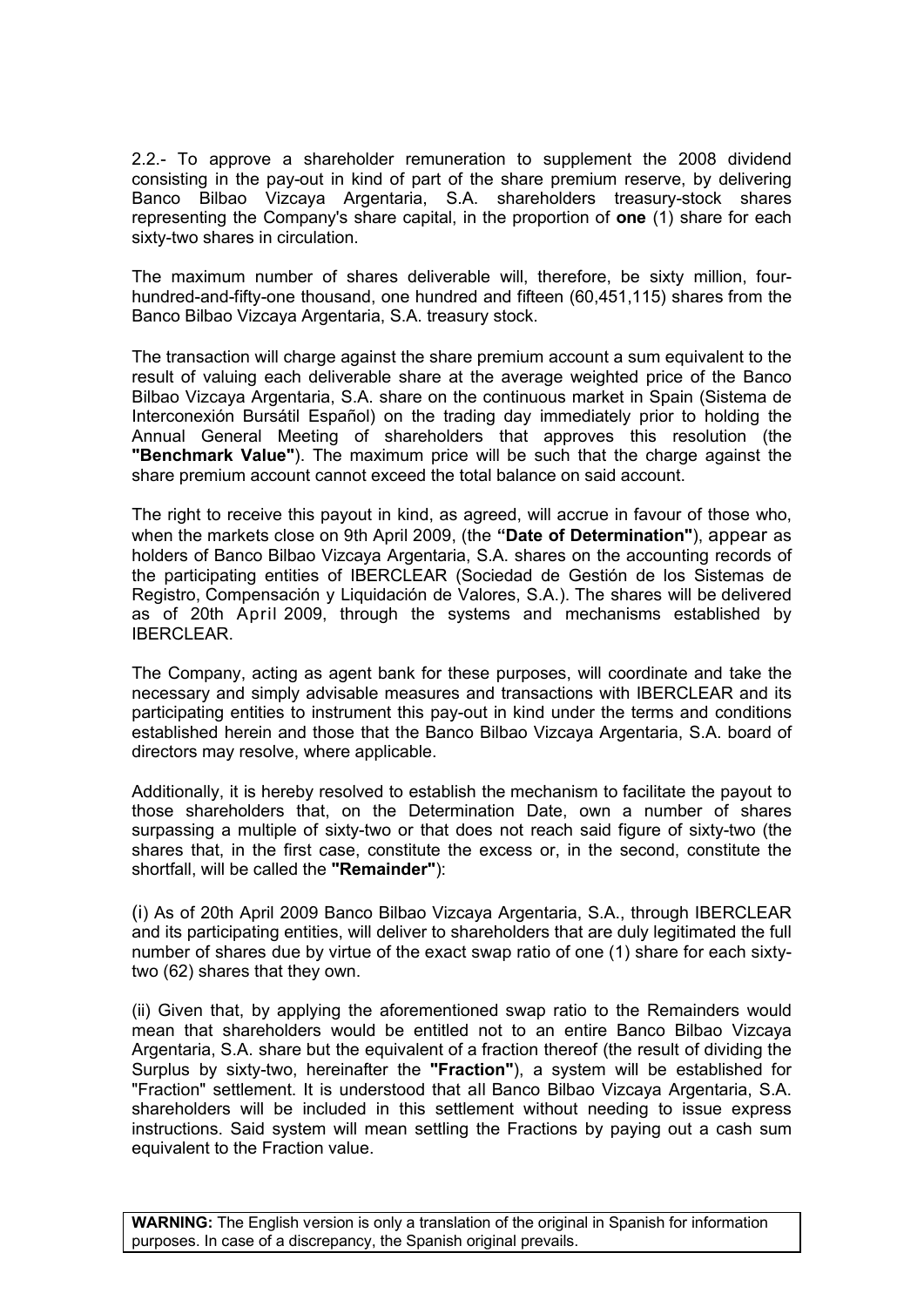(iii) To such end, the value of the Fractions will be determined as a function of the Benchmark Value, such that the amount payable for each Fraction will be the result of multiplying said Benchmark Value by the Fraction, rounding the result to the closest euro-cent.

Banco Bilbao Vizcaya Argentaria, S.A. will publicly disclose said Benchmark Value by filing a relevant event.

All amounts referred to above are gross, such that all withholdings and interim payments payable by law shall be to each shareholder's account. Likewise, any fees or expenses that this distribution could incur for the IBERCLEAR participating entities or the depositary entities, under prevailing legislation, will be payable by the shareholders. Nonetheless, Banco Bilbao Vizcaya Argentaria, S.A. will not charge any fee to shareholders whose shares are deposited in BBVA Group and are beneficiaries of this transaction.

All powers necessary to implement this resolution are conferred on the board of directors, with express powers to substitute itself through the Executive committee or the director(s) it deems pertinent or any other person to whom the board of directors may grant direct proxy for such purpose. These powers include the development of the procedure established, and the powers needed or advisable to carry out any arrangements and proceedings that may be required for the success of the transaction.

## **Third resolution.-**

1.- To approve the merger plan subscribed by the directors of Banco Bilbao Vizcaya Argentaria, S.A., 27th January 2009, and by the directors of the companies, Banco de Crédito Local de España, S.A. (Unipersonal) and BBVA Factoring E.F.C., S.A. (Unipersonal), 26th January 2009, deposited in the Companies Registries of Vizcaya, Madrid and Barcelona.

2.- To approve as merger balance sheet of Banco Bilbao Vizcaya Argentaria, S.A. its balance sheet closed as of 31st December 2008, filed by the Company's board of directors, duly verified by the auditor of accounts and approved by this AGM under its agenda item one.

3.- Consequently, to approve the merger plan for absorption of Banco de Crédito Local de España, S.A. (Unipersonal) and BBVA Factoring E.F.C., S.A. (Unipersonal) by Banco Bilbao Vizcaya Argentaria, S.A., winding up but not liquidating the first two companies and making a block transfer under universal succession of their assets to Banco Bilbao Vizcaya Argentaria, S.A. All the rights and obligations of the wound-up companies, in general and without any reservation or limitation, will be subrogated to the absorbing company in compliance with the Companies Act.

The merger is expressly conditional on obtaining due authorisation from the Ministry of Finance pursuant to article 45.c) of the Banking Act, 31st December 1946, and other concordant legislation.

The absorbed companies are fully and directly owned by Banco Bilbao Vizcaya Argentaria, S.A. Consequently, pursuant to article 250 of the Companies Act, the merger, as envisaged in the merger plan, will not entail any increase in the capital of the absorbing company, nor is any kind of swap of shares and securities planned.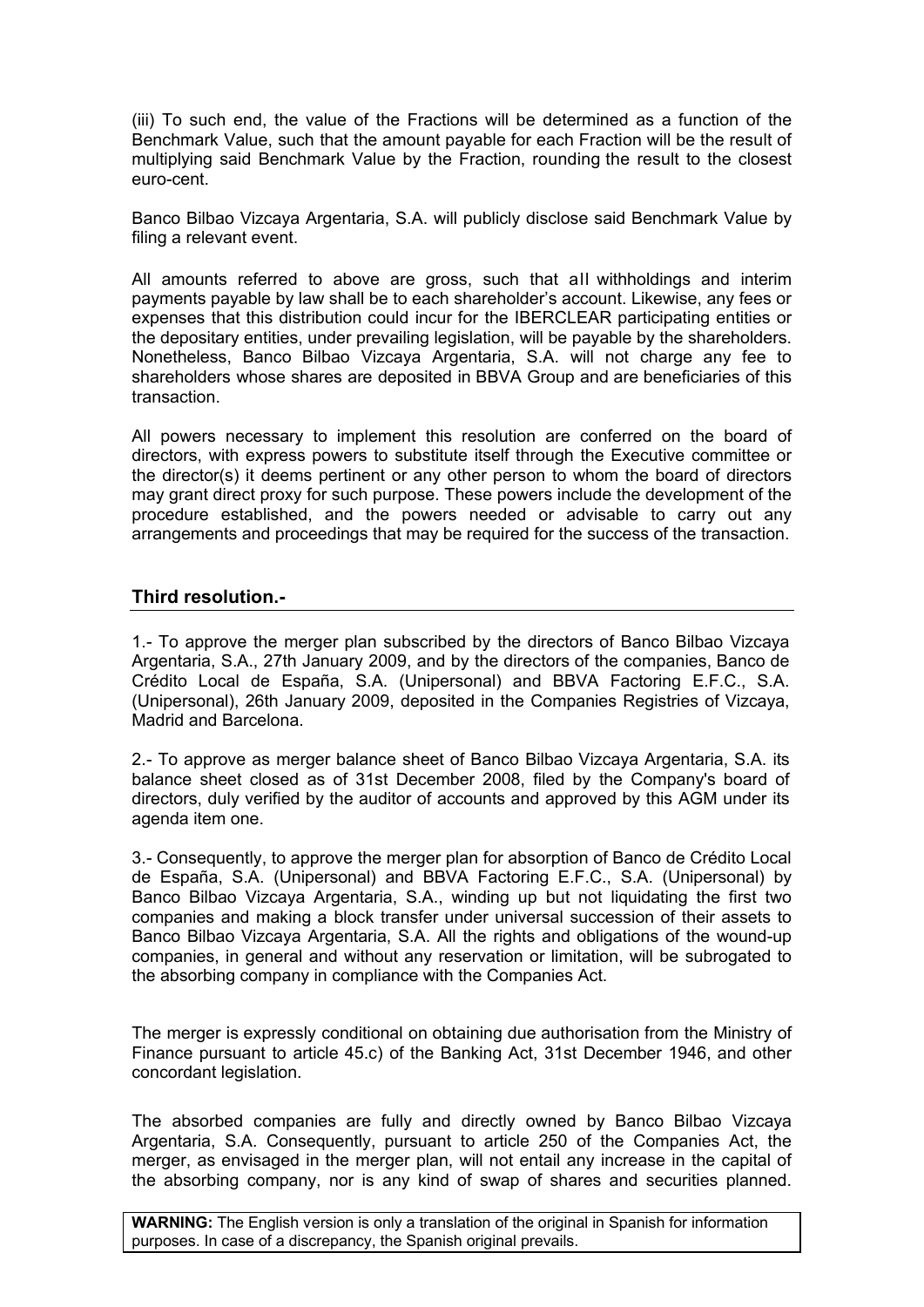Likewise, it will not be necessary for independent experts or directors to draw up any reports on the merger plan.

This plan for a merger by absorption is approved on the basis of the merger plan, and the following statement is made pursuant to article 228 of the Companies Registry regulations:

A.- Identity of the companies participating

As absorbing company:

- Banco Bilbao Vizcaya Argentaria, S.A., Spanish company, with head office registered in Bilbao at 4 Plaza de San Nicolás, with tax identification number A-48265169 and filed at the Vizcaya Companies Registry under Tome 2083, Folio 1, sheet number BI-17 A.

As absorbed companies:

- Banco de Crédito Local de España, S.A. (Unipersonal) Spanish company, with head office registered in Madrid at 4 Plaza de Santa Bárbara, with tax identification number A-28000719 and filed at the Madrid Companies Registry under Tome 2083, Section 8, Folio 1, sheet number M-25096.

Banco de Crédito Local de España, S.A. (Unipersonal) is directly 100% owned by Banco Bilbao Vizcaya Argentaria, S.A.

- BBVA FACTORING E.F.C., S.A. (Unipersonal) Spanish company, with registered offices in Barcelona at 25 Paseo de Gracia, with tax identification number A-48055180 and filed at the Barcelona Companies Registry under Tome 33645, Folio 128, Section 8, sheet number B-232894.

BBVA FACTORING E.F.C., S.A. (Unipersonal) is directly 100% owned by Banco Bilbao Vizcaya Argentaria, S.A.

B. Conversion rate and share conversion procedure. Other mentions.

Pursuant to article 250.1 of the Companies Act, given that the absorbed companies are fully and directly owned by Banco Bilbao Vizcaya Argentaria, S.A., it is not necessary to increase the capital of Banco Bilbao Vizcaya Argentaria, S.A.. Consequently, there is no need for the merger plan to make any mention of sections b) and c) in article 235 of the Companies Act, regarding the ratio and procedure for converting the shares of the absorbed companies, or the date as of which the new shares will grant entitlement to participate in corporate earnings. Likewise, pursuant to the conditions of the same article 250.1 of the Companies Act, it is not necessary for the directors of the companies involved in the merger or any independent expert to draw up reports regarding the merger plan.

C. Date on which merger comes into effect for accounting purposes.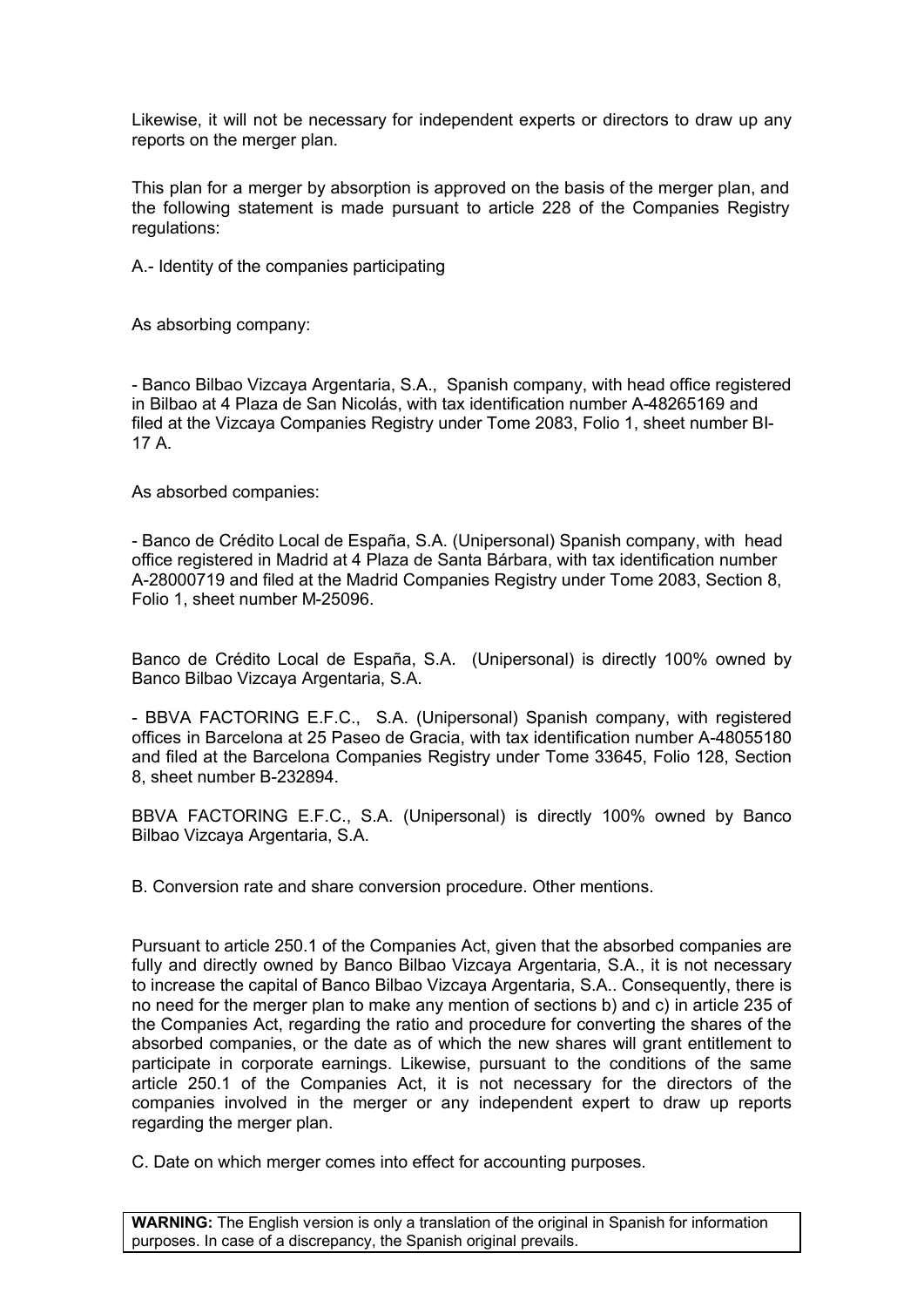The date as of which transactions carried out by Banco de Crédito Local de España, S.A. (Unipersonal) and BBVA Factoring E.F.C., S.A. (Unipersonal ) will be deemed to have been carried out by Banco Bilbao Vizcaya Argentaria, S.A. for accounting purposes, will be 1st January 2009.

D. Special voting rights and options.

No rights or option will be granted in the absorbing company as a consequence of the merger, as there are no holders of special classes of shares or special rights other than the shares in the absorbed companies.

E. Advantages attributable to the directors or independent experts of the absorbing company.

No advantage will be attributed in the absorbing company to the directors of any of the companies participating in the merger or to independent experts whose involvement is not necessary in this merger.

4.- Without prejudice to the proxies included in other resolutions adopted in today's AGM, and any other existing proxy, it is resolved:

To delegate to the board of directors, with express powers to substitute itself through the Executive committee or the director(s) it deems pertinent, or any other Company proxy it deems pertinent, the most broad-ranging faculties required under law to implement the resolutions adopted by this AGM, making any arrangements necessary to obtain due permits and/or filings from the Bank of Spain, the Financial Policy and Treasury Department (DGTPF), the Securities Exchange Supervisor (CNMV), the entity charged with recording book entries, the governing companies of the Securities Exchanges, the Companies Registry and any other public- or private-sector bodies that may be competent. To such ends, they may (i) establish, complete, develop, amend, remedy omissions and adapt the aforementioned resolutions according to the verbal or written qualifications of the Companies Registry and any competent authorities, civil servants or institutions; (ii) draw up and publish the announcements required under law regarding the resolutions adopted by this AGM; (iii) grant any public and/or private documents they deem necessary or advisable; (iv) Grant the merger deed and any supplementary public or private documents that may be needed to make the incorporation of the absorbed companies' assets into those of the Company operative; (iv) effect settlements and guarantee the credits to creditors that oppose the merger under the terms and conditions established in the Companies Act; (v) grant all the deeds for the inventory of goods, where applicable, or any others that may be necessary or advisable to accredit the absorbing company's ownership over the goods and rights acquired as a consequence of the merger by absorption and achieve the filing in the public registries of any goods that require filing under the name of the absorbing company; (vi) engage in any acts that may be necessary or advisable to successfully implement the resolutions and, in particular, to have them filed at the Companies Registry or in other registries in which they may be fileable.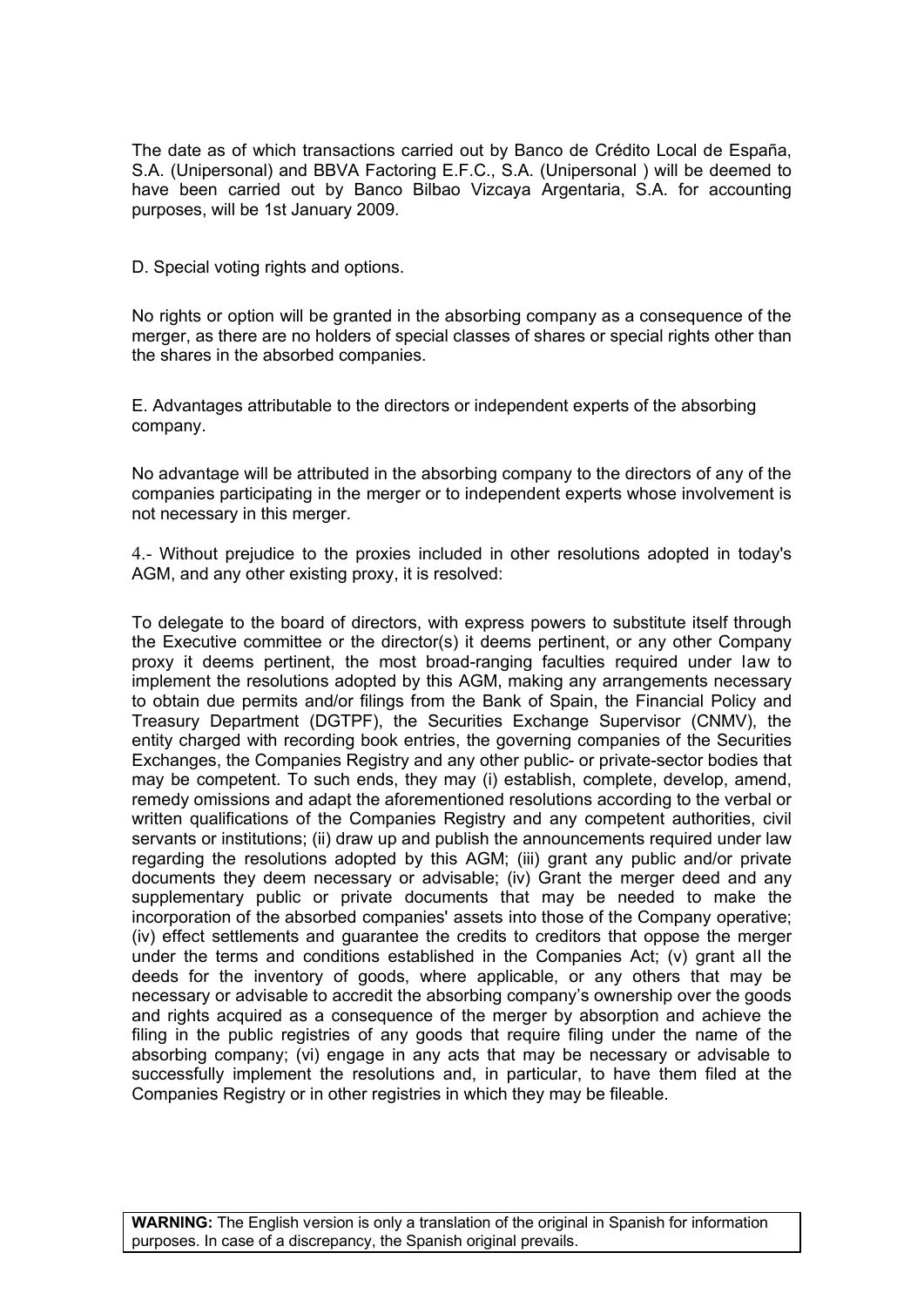## **Fourth resolution.-**

Under this first agenda item, the re-election of the director and Company secretary, Mr José Maldonado Ramos, to his seat on the board of directors for the term established in the bylaws is submitted for AGM approval.

Likewise, pursuant to the proposal made to the board of directors by the Appointments & Remuneration committee, the re-election of the following directors for the term established in the bylaws is submitted to the AGM: Mr José Antonio Fernández Rivero and Mr Enrique Medina Fernández as members of the board of directors in independent directorships.

Consequently, it is proposed that the AGM adopt the following resolutions:

4.1.- Re-elect to a seat on the board of directors for the three year term established in the bylaws, Mr José Antonio Fernández Rivero, of full age, married, Spanish national, with address for these purposes at 81 Paseo de la Castellana, Madrid, and tax identity document 10,776,014 E.

4.2.- Re-elect to a seat on the board of directors for the three year term established in the bylaws, Mr José Maldonado Ramos, of full age, married, Spanish national, with address for these purposes at 81 Paseo de la Castellana, Madrid, and tax identity document 1,381,560 L.

4.3.- Re-elect to a seat on the board of directors for the three year term established in the bylaws, Mr Enrique Medina Fernández, of full age, married, Spanish national, with address for these purposes at 81 Paseo de la Castellana, Madrid, and tax identity document 15,706,476 Y.

Pursuant to paragraph 2 of article 34 of the corporate bylaws, determine the number of directors at whatever number there are at this moment, in compliance with the resolutions adopted under this agenda item, which will be reported to the AGM for all due effects.

#### **Fifth resolution.-**

As five years have ensued since the AGM, 28th February 2004, adopted its resolution under agenda item two, authorising the board of directors to increase the share capital, the following result ions are now proposed for adoption by the AGM:

1.- To delegate the board of directors powers as broad as may be necessary under law, to increase share capital, pursuant to article 153.1.b) of the Companies Act, within the legal term of five years as of the date on which this AGM is being held, up to a maximum equivalent to 50% of the Company's share capital at the time of this authority. The board of directors may increase capital on one or several occasions, for the amount it decides, by issuing new ordinary or preferred shares with or without voting rights, or shares of any other kind permitted under law, including redeemable shares with or without a share premium at issue. The board of directors may establish the terms and conditions of the capital increase, determining the nominal value of the shares to be issued, their countervalue being payable in cash; the share specifications and any possible privileges they may confer; the attribution of the right to redemption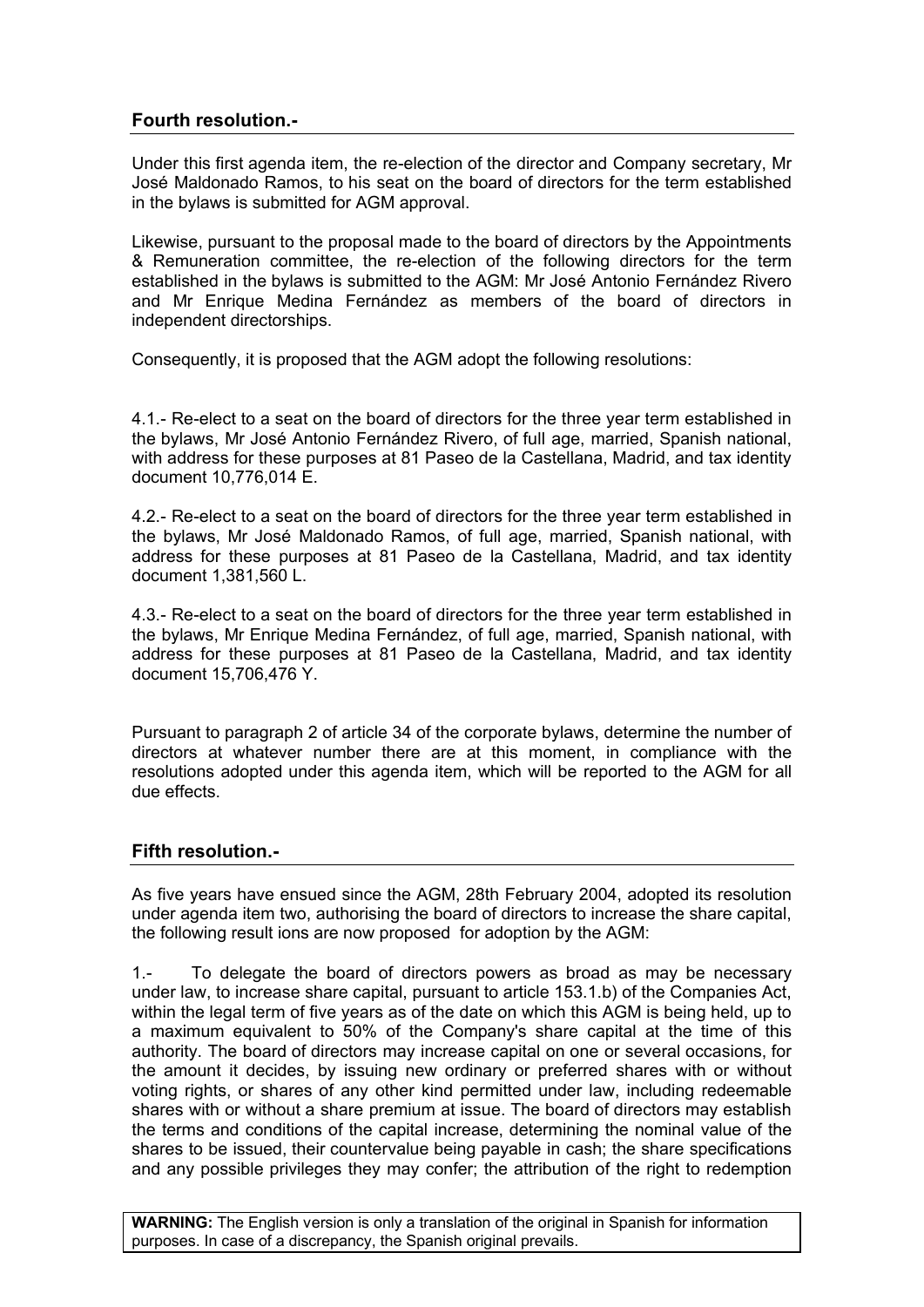and its terms and conditions, and the Company's right to redemption. Calculations to determine the limit of the maximum amount that may be availed at any time (in terms of consuming the available limit), shall include the amount of the capital increases that, where applicable and in order to cover the conversion of debentures, may be made pursuant to the resolution adopted under agenda item six of the AGM, 14th March 2008.

To attribute the power to the board of directors to exclude pre-emptive subscription rights on the share issues made under this authority, pursuant to article 159.2 of the Companies Act.

Likewise, to attribute to the board of directors the power to freely offer the shares not subscribed within the pre-emptive subscription period(s), when any such period is granted, and to establish that in the event of incomplete subscription the capital will be increased by the amount effectively subscribed, pursuant to article 161.1 of the Companies Act and the new wording of article 5 of the corporate bylaws.

All this will be done pursuant to applicable legal and bylaw provisions at any time, and conditional on obtaining due permits.

2.- Likewise, it is resolved to request the listing of any shares that may be issued by virtue of the above resolution for trading on domestic and international securities exchanges on which the Bank shares are listed at the time when each capital increase is made, subject to compliance with any applicable regulations. To such end, the board of directors is given authority, with express powers to substitute itself through the Executive committee or the director(s) or Company proxy(ies) it deems pertinent, to grant any documents and engage in any acts that may be necessary, including any act, declaration or arrangement before the competent authorities of the United States of America for the listing of the shares represented as ADSs or any other competent authority.

3.- Likewise, to authorise the board of directors, in compliance with article 141 of the Companies Act, to pass on to the Executive committee the powers delegated to it by the AGM regarding the aforementioned resolutions, with express authority for substitution by the chairman of the board (CEO), the chief operating officer (COO) or any other director or proxy of the Bank.

## **Sixth resolution.-**

To increase by €50,000,000,000 (FIFTY BILLION EUROS) the maximum nominal amount established by AGM resolution, 18th March 2006 under its agenda item three, and increased by the AGM, 16th March 2007 under its agenda item three and the AGM, 14th March 2008 under its agenda item five, against which the board of directors is authorised, subject to applicable legal provisions and conditional on obtaining due permits, within a maximum legal period of five years as of the first date mentioned above, on one or several occasions, directly or through subsidiary companies fully underwritten by the Bank, to issue any kind of debt instruments, documented in debentures, any class of bonds, promissory notes, any class of covered bonds, warrants, totally or partially convertible for equity that the Company or another company may have already issued, or payable by cash settlement, or any other senior or secured nominative or bearer fixed-income securities (including covered bonds secured by a mortgage portfolio) in euros or any other currency, that can be subscribed in cash or kind, with or without the incorporation of rights to the securities (warrants), subordinated or not, with a limited or open-ended term. Consequently, the total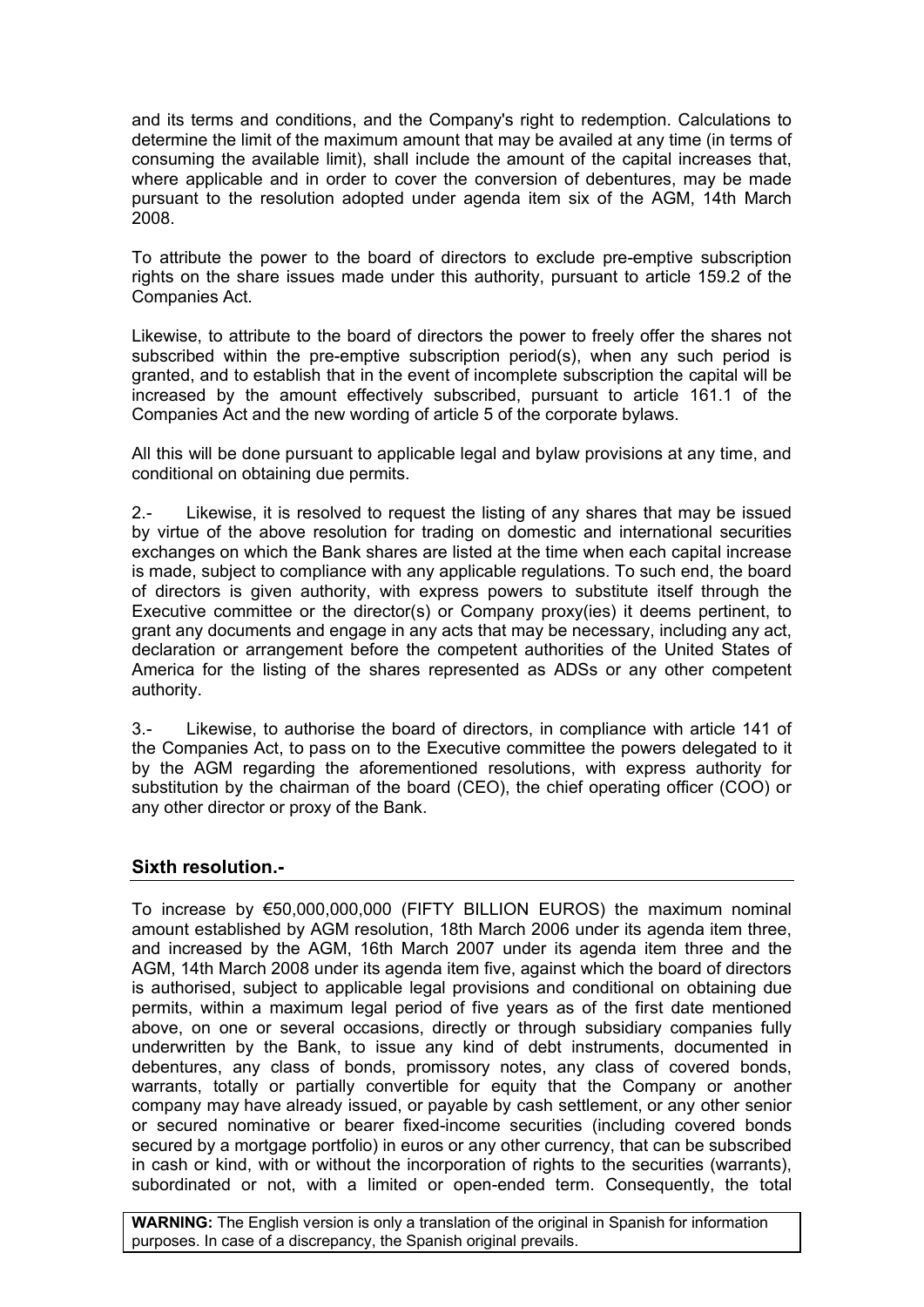maximum nominal amount authorised is €235,000,000,000 (TWO-HUNDRED AND THIRTY-FIVE BILLION EUROS).

Likewise, to authorise the board of directors, under the same terms and conditions established under the afore-mentioned AGM resolutions, 18th March 2006, 16th March 2007 and 14th March 2008, to establish and determine, in the manner it deems most advisable, the other conditions inherent to each issue, with regard to the fixed, floating or indexed interest rate, issue price, nominal value of each certificate, its representation in single or multiple certificates or in book entries, form and date of redemption, and any other aspects related to the issue. To authorise the board of directors to request listing of the securities issued from the official exchanges and other competent bodies, subject to the standards for admission, listing and de-listing, putting up such guarantees or covenants as required under prevailing legal provisions, and to determine any extremes not envisaged hereunder or under the resolution of the AGMs, 18th March 2006, 16th March 2007 and 14th March 2008. Also, to empower the board of directors, pursuant to article 18 of the Companies Act, to in turn delegate the powers that the AGMs conferred on it under the afore-mentioned resolutions, to the Executive committee, with express powers to in turn delegate these to the chairman of the board of directors, the chief operating officer or any other Company director or proxy.

### **Seventh resolution.-**

1.- Repealing the part not executed from the resolution adopted at the Annual General Meeting, 14th March 2008, to authorise the Bank, directly or through any of its subsidiaries, for a maximum of eighteen months as of the date of this present AGM, to purchase Banco Bilbao Vizcaya Argentaria, S.A. shares at any time and on as many occasions as it deems appropriate, by any means permitted by law. The purchase may be charged to the year's earnings and/or to unrestricted reserves and the shares may be sold or redeemed at a later date. All this shall comply with article 75 and concordant of the Companies Act.

2.- To approve the limits or requirements of these acquisitions, which shall be as follows:

- The nominal value of the shares acquired, added to those that the Bank and its subsidiaries already own, may at no time exceed five percent (5%) of the Banco Bilbao Vizcaya Argentaria, S.A. share capital, or, where applicable, the maximum amount authorised under applicable legislation at any time. In all cases, such acquisition will respect the limits on treasury stock established by the regulatory authorities on the markets where Banco Bilbao Vizcaya Argentaria, S.A. shares are listed for trading.

- A restricted reserve be charged to the Bank's net total assets on the balance sheet equivalent to the sum of treasury stock booked under Assets. This reserve must be maintained until the shares are sold or redeemed.

- The stock purchased must be fully paid up.

- The purchase price will not be below the nominal price nor more than 20% above the listed price or any other price associated to the stock on the date of purchase. Operations to purchase treasury stock will comply with securities markets' standards and customs.

3.- Express authorisation is given to earmark all or some of the shares purchased by the Bank or any of its subsidiaries hereunder for Company workers, employees or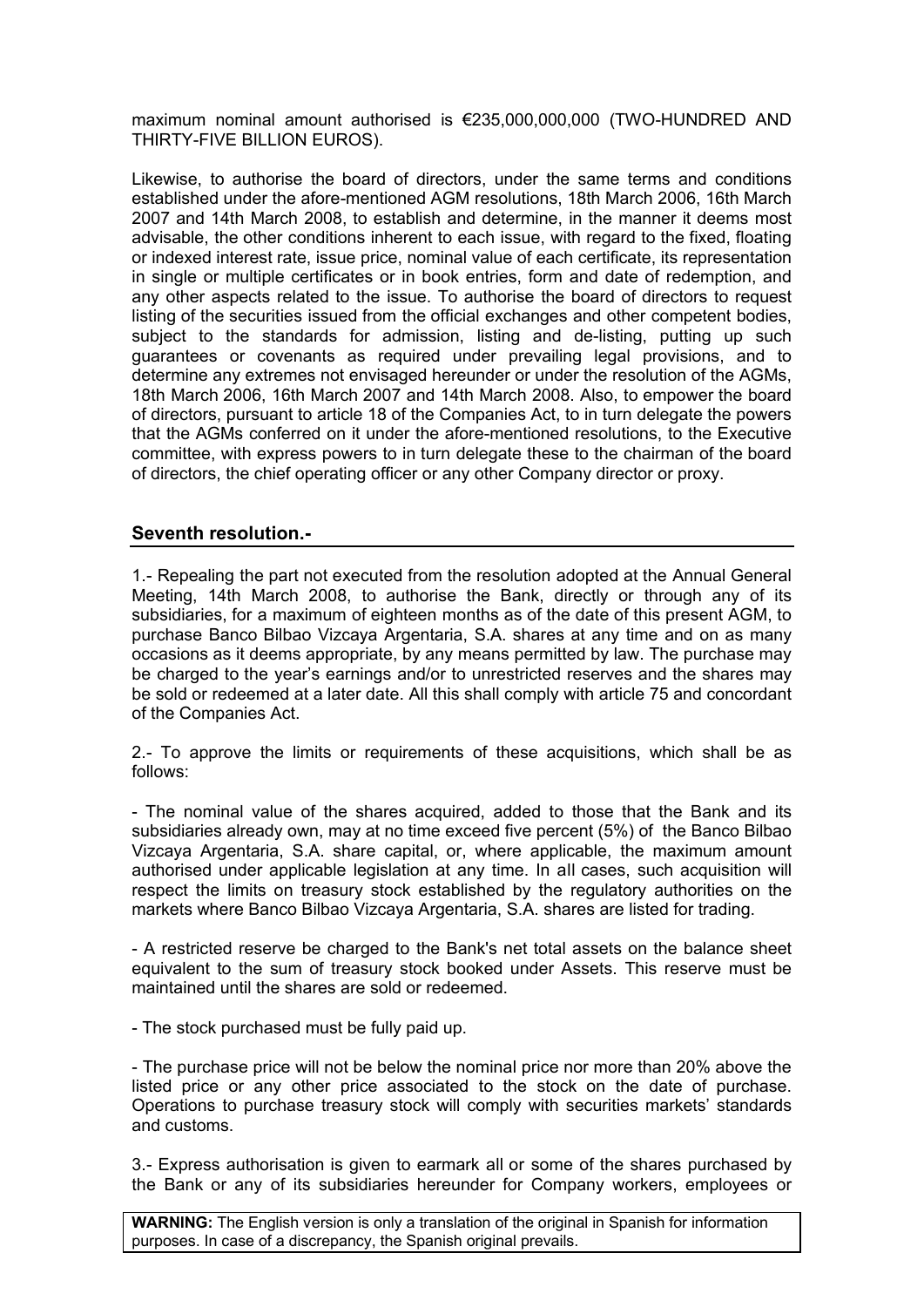directors when they have an acknowledged right, either directly or as a result of exercising the option rights they hold, as established in the final paragraph of article 75, section 1 of the Companies Act.

4.- To reduce share capital in order to redeem such treasury stock as the Bank may hold on its Balance Sheet, charging this to profits or unrestricted reserves and for the amount which is appropriate or necessary at any time, up to the maximum value of the treasury stock held at any time.

5.- To authorise the board, in compliance with article 30c) of the company bylaws, to implement the above resolution to reduce share capital, on one or several occasions and within the maximum period of eighteen months from the date of this AGM, undertaking such procedures, processes and authorisations as necessary or as required by the Companies Act and other applicable provisions. Specifically, the board is delegated, within the deadlines and limits established for the aforementioned implementation, to establish the date(s) of each capital reduction, its timeliness and appropriateness, taking into account market conditions, listed price, the Bank's economic and financial position, its cash position, reserves and business performance and any other factor relevant to the decision. It may specify the amount of the capital reduction; determine where to credit said amount, either to a restricted reserve or to freely available reserves, where relevant, providing the necessary guarantees and complying with legally established requirements; amend article 5 of the corporate bylaws to reflect the new figure for share capital; request de-listing of any redeemed stock and, in general, adopt any resolutions that may be necessary regarding this redemption and the consequent capital reduction, designating the people able to formalise these actions.

# **Eighth resolution.-**

## **8.1. Settlement Of The 2006-2008 Long-Term Share-Remuneration Plan**

1. It is hereby reported that the Bank's board of directors, in use of the authority conferred by the Company's AGM, 18th March 2006 under agenda item six, adopted due resolutions to formalise the terms and conditions of the 2006-2008 long-term share-remuneration plan with respect to aspects not determined by the AGM. It approved the regulations of the plan, which were filed as a relevant event, 21st April 2006; it resolved to amend the composition of the bank peer group in the light of corporate activities affecting it, adjusting the plan's coefficients downwards so that no distortions were brought into its implementation; and given that BBVA at the end of the plan ranked as the bank with the third highest TSR (total shareholders' return) over the period from 1st January 2006 to 31st December 2008 in comparison with its European peer banks, such that the multiplier established for third ranking, ie, 1.42, had to be applied to the number of theoretical shares allocated to each of the beneficiaries, it approved the settlement of the 2006-2008 long-term share-remuneration plan, determining that the number of Banco Bilbao Vizcaya Argentaria, S.A. shares deliverable to each of the executive directors and to the rest of the members sitting on the Management at 31st December 2008, was as follows: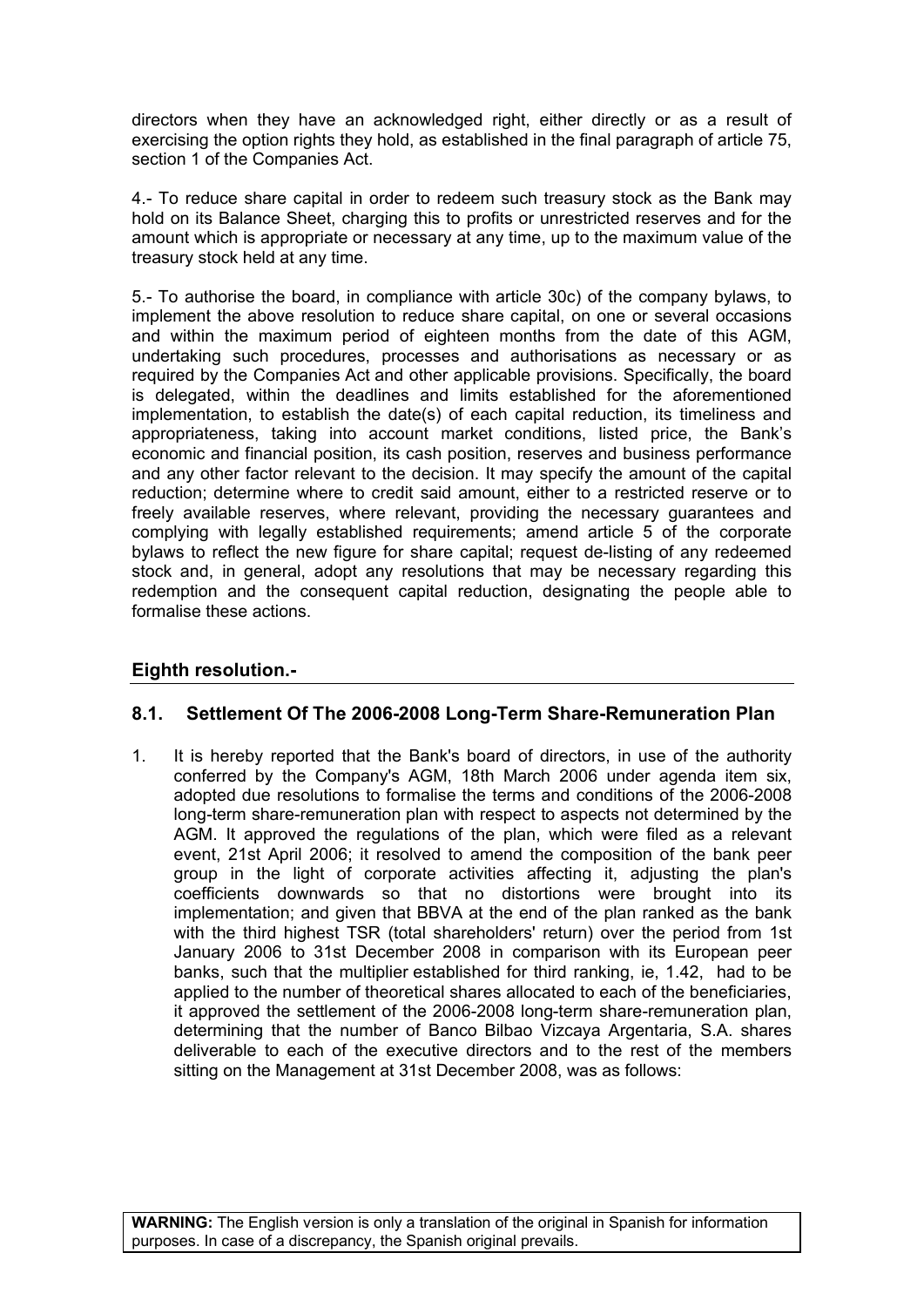|                                                          | Theoretical shares | Multiplier | <b>BBVA</b> |
|----------------------------------------------------------|--------------------|------------|-------------|
|                                                          | allocated          |            | shares      |
| Chairman & CEO                                           | 320,000            | 1.42       | 454,400     |
| President & COO                                          | 270,000            | 1.42       | 383,400     |
| <b>Company Secretary</b>                                 | 100,000            | 1.42       | 142,000     |
| Other<br>the<br>Management<br>members<br>οt<br>committee | 1,124,166          | 1.42       | 1,596,316   |
| Other beneficiaries                                      | 7,901,302          | 1.42       | 11,219,848  |

- 2.- To confer authority on the board of directors, with express powers to substitute itself through the Executive committee, such that, in the manner it deems advisable, it settle and execute the long-term plan for delivery of shares, adopting any resolutions and signing any public or private documents that may be advisable or necessary for its full effectiveness, with powers to correct, rectify, amend or substitute this resolution and, in particular, but not limited to, the following:
	- (a) Execute and settle the long-term plan for delivery of shares when it considers it suitable and in the specific manner it deems appropriate within the first half of 2009.
	- (b) Draw up, subscribe and present any supplementary documents and communications that may be necessary or advisable before any public or private body in order to settle and execute the long-term share delivery plan.
	- (c) Engage in any action, declaration or arrangement with any public or private, domestic or international body or entity to obtain any permit or verification needed to settle and execute the long-term plan for the delivery of shares.
	- (d) Draw up and publish any announcements that may be necessary or advisable.
	- (e) Draw up, subscribe, grant and, where applicable, certify any kind of document regarding the long term plan for the delivery of shares.
	- (f) And, in general, engage in any acts and subscribe any documents that may be necessary or advisable for the settlement and successful completion of the long-term plan for the delivery of shares and the resolutions adopted previously.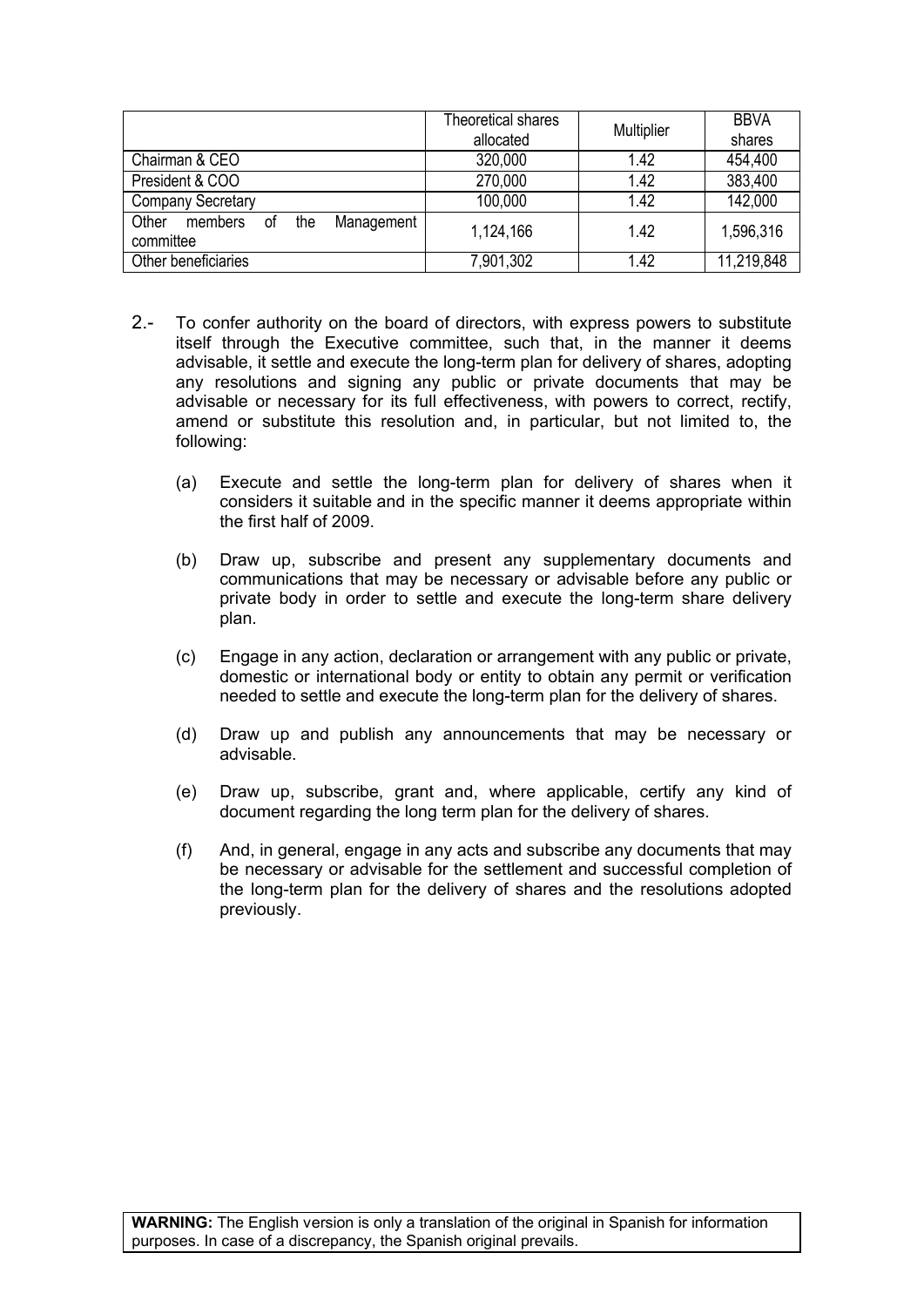### **8.2. Approval for its application by the Bank and its subsidiary companies of a Programme for Variable Remuneration In Shares for the years 2009 to 2010.**

1.- Approve, for the effects of article 130 of the Companies Act, the additional provision four of the Companies Act and other applicable legislation, a pluri-annual programme for variable remuneration in shares, addressed to the members of the Banco Bilbao Vizcaya Argentaria, S.A. Group management team (hereinafter, the **"Programme for Variable Remuneration in Shares" or the "Programme"**) under the following basic terms and conditions:

**(a) Description** The Programme for Variable Remuneration in Shares will comprise the promise to deliver ordinary Banco Bilbao Vizcaya Argentaria, S.A. shares to the members of the Banco Bilbao Vizcaya Argentaria, S.A.management team (including the executive directors and members of the BBVA Management committee) on a specific date and with the basic terms and conditions established below.

This Programme is based on the allocation to beneficiaries of a number of units as a function of their level of responsibility, which will serve as the basis for calculating how many BBVA shares will be delivered, if any, at the end of the Programme.

The number of BBVA shares to be given to each beneficiary at the end of the Programme, should the conditions established be met, will be determined by multiplying the number of units assigned by a ratio of between 0 and 2, as a function of the comparative performance of the Bank's TSR (total shareholders' return, ie, revaluation of the share plus dividends) during the Programme against the TSR of 18 European peer banks.

The peer banks are:

BNP Paribas, Société Genérale, Deutsche Bank, Unicredito Italiano, Intesa San Paolo, Banco Santander, Credit Agricole, Barclays, Lloyds TSB Group+HBOS, The Royal Bank of Scotland, UBS, Credit Suisse, HSBC, Commerzbank, Citigroup, Bank of America, JP Morgan Chase, Wells Fargo.

- **(b) Beneficiaries:** The Pluri-Annual Variable Remuneration Programme in Shares is addressed to those considered to be members of the Banco Bilbao Vizcaya Argentaria, S.A. Group (including executive directors and members of the BBVA Management committee) when this Programme comes into force, with the exception of executives who have a special reward scheme. The estimated initial number of Programme beneficiaries is 2,200 people; however, more people may join the Programme and some may leave whilst it is in force.
- **(c) Duration:** The Programme will come into force on 15th April 2009, ending 31st December 2010, and will be settled before 15th April 2011, without detriment to the possibility of anticipated settlement that may be established in the ramification of this resolution.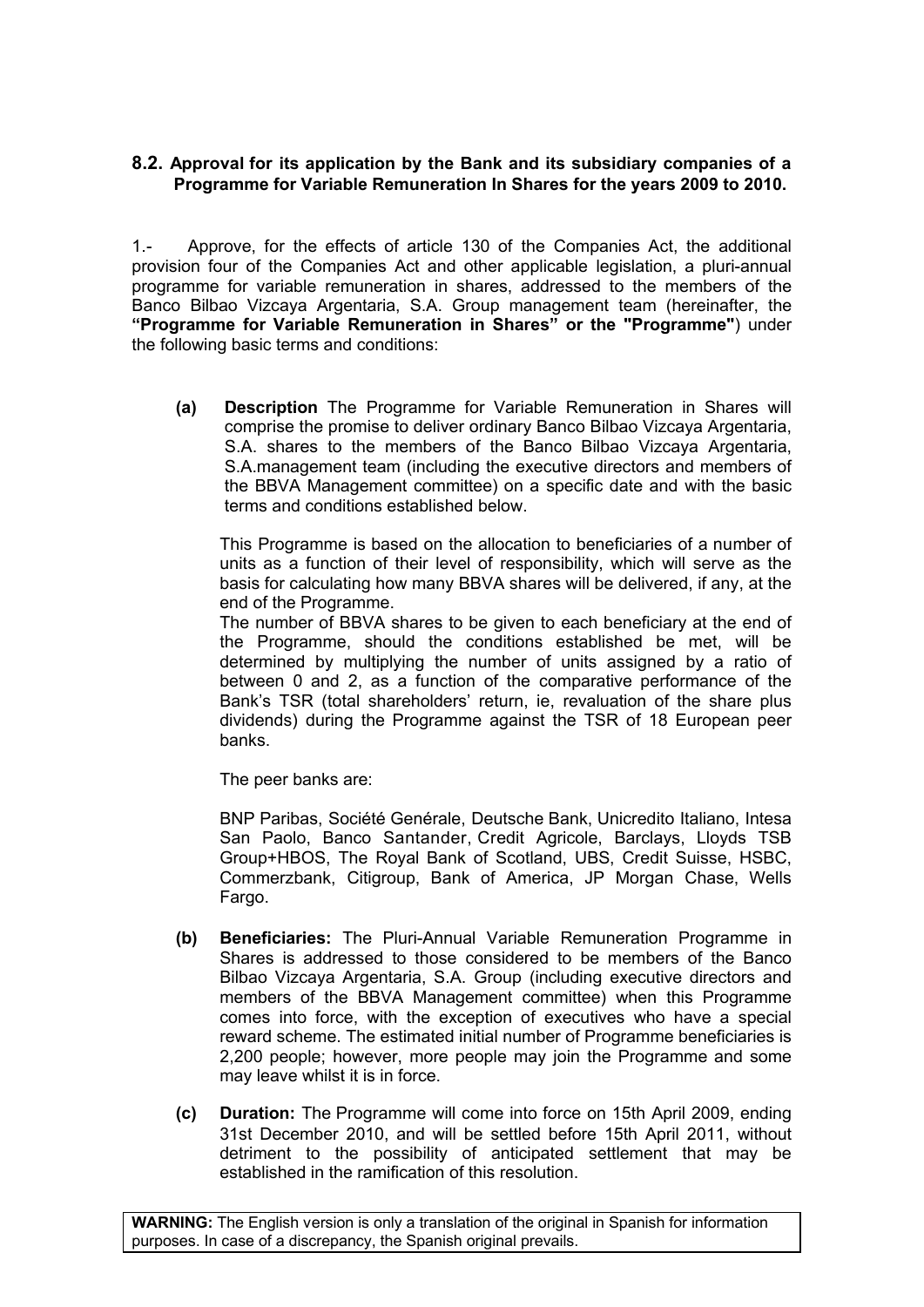- **(d) The maximum number of Banco Bilbao Vizcaya Argentaria, S.A. shares included in the Programme for Variable Remuneration in Shares:** The maximum number of Banco Bilbao Vizcaya Argentaria, S.A. shares included in the Programme for Variable Remuneration in Shares is 15m ordinary shares, representing 0.40% of the current Banco Bilbao Vizcaya Argentaria, S.A. share capital. Of this number, a maximum of 930,000 ordinary shares (representing 0.025% of the share capital) may be earmarked for executive directors and 1,700,000 ordinary shares (representing 0.045% of the share capital) may be earmarked for other members of the Management committee other than the executive directors.
- **(e) Coverage:** The Company may put shares that comprise or come to comprise its treasury stock into covering the Programme for Variable Remuneration in Shares or it may use any other suitable financial instrument that the Company may determine for such purpose.

2.- Confer authority on the Company's board of directors, with express powers to delegate this, to implement, whenever and however it deems advisable, to develop, formalise, execute and settle the Variable Remuneration Programme in Shares, adopting any resolutions and signing any public or private documents that may be necessary or advisable for its full effectiveness. The board will also have powers to remedy, rectify, modify or supplement this resolution and, in particular, but not limited to, the following:

- (a) Implement the Programme for Variable Remuneration in Shares when it deems it advisable and in the specific form it deems appropriate.
- (b) Develop and establish the specific terms and conditions for the Programme for Variable Remuneration in Shares with respect to everything not envisaged in this resolution. This includes, but is not limited to, establishing the events in which the Programme for Variable Remuneration in Shares would be settled early and declaring the compliance with the conditions that may, where applicable, be linked to such early settlement.
- (c) Draw up, subscribe and present any additional communications and documentation that may be necessary or advisable before any public or private body in order to implement and execute and settle the Programme for Variable Remuneration in Shares, including, where necessary, the corresponding protocols.
- (d) Engage in any action, declaration or arrangement with any public or private, domestic or international body or entity or registry to obtain any permit or verification needed to implement, settle and execute the Programme for Variable Remuneration in Shares.
- (e) Negotiate, agree to and sign counterparty and liquidity contracts with the financial institutiones it freely designated, under the terms and conditions it deems suitable.
- (f) Draw up and publish any announcements that may be necessary or advisable.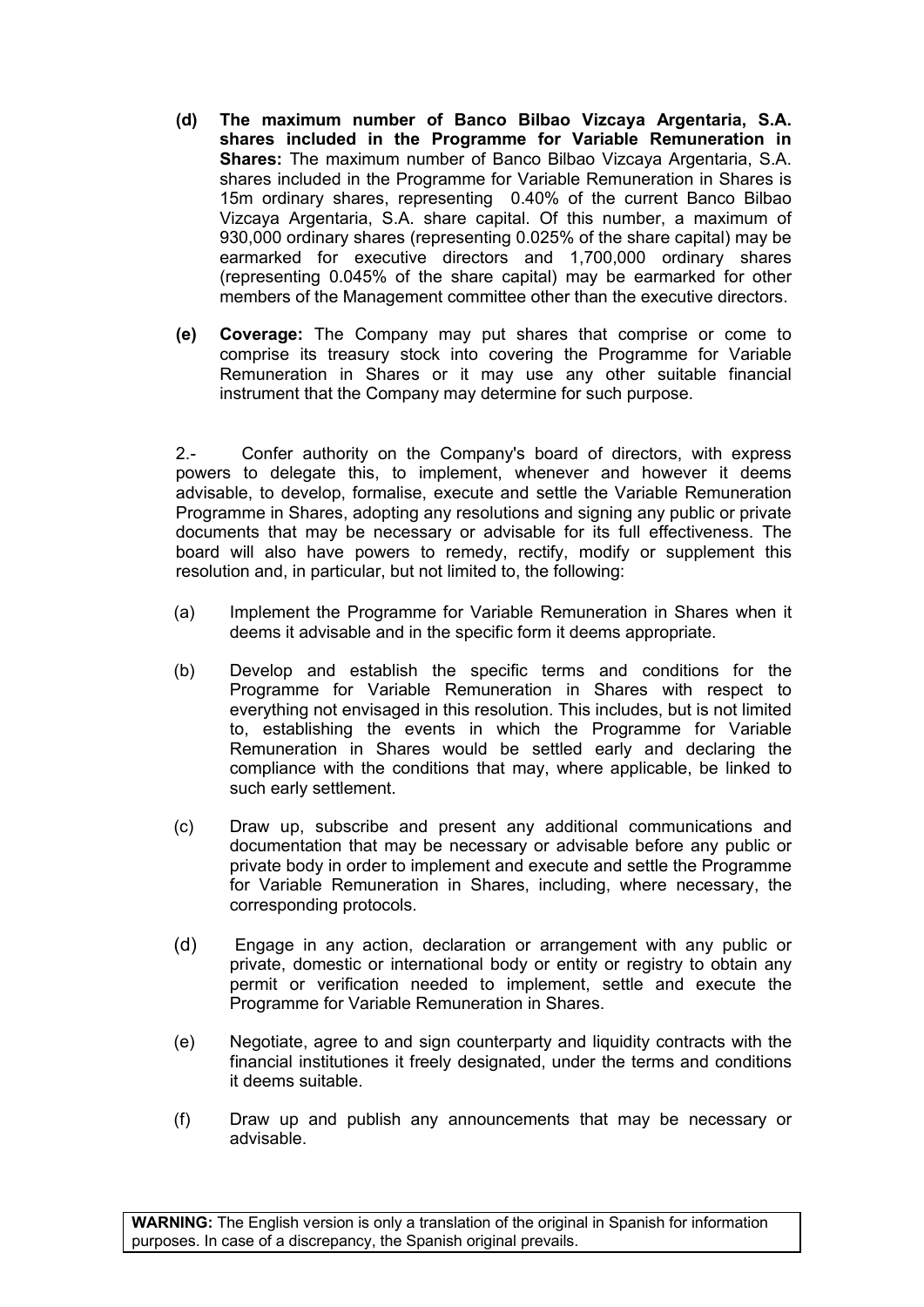- (g) Draw up, subscribe, grant and, where applicable, certify any kind of document relating to the Programme for Variable Remuneration in **Shares**
- (h) Adapt the contents of the Programme to the circumstances or corporate operations that may occur during its term, relating both to BBVA and the 18 peer banks mentioned in the description of the Programme, such that it remains under the same terms and conditions.
- (i) And, in general, engage in any acts and sign any documents that may be necessary or advisable for the validity, efficacy, implementation, development, execution, settlement and success of the Programme for Variable Remuneration in Shares and the previouisly adopted resolutions.

### **Ninth resolution.-**

To re-elect Deloitte, S.L. as auditors for the accounts of Banco Bilbao Vizcaya Argentaria, S.A. and its consolidated financial Group for 2009. The firm's offices are registered in Madrid, at 1 Plaza Pablo Ruiz Picasso - Torre Picasso, and its tax code is B-79104469; it is filed with the Official Registry of Auditors of Accounts in Spain under number S-0692, and with the Madrid Companies Registry under tome 13,650, folio 188, section 8, sheet M-54414.

#### **Tenth resolution.-**

To delegate to the board of directors, with express powers to substitute itself through the Executive committee or the director(s) it deems pertinent, the most broad-ranging faculties required under law for the fullest implementation of the resolutions adopted by this AGM, making any arrangements necessary to obtain due permits and/or filings from the Bank of Spain, the Financial Policy & Treasury Department (DGTPF), the Stock Exchange Supervisor (CNMV), the entity charged with recording book entries, the Companies Registry and any other public- or private-sector bodies. To such ends, they may (i) establish, complete, develop, amend, remedy ommissions and adapt the aforementioned resolutions according to the verbal or written qualifications of the Companies Registry and any competent authorities, civil servants or institutions; (ii) draw up and publish the announcements required by law; (iii) grant any public and/or private documents they deem necessary or advisable; and (iv) engage in any acts that may be necessary or advisable to successfully implement them and, in particular, to have them filed at the Companies Registry or in other registries in which they may be fileable.